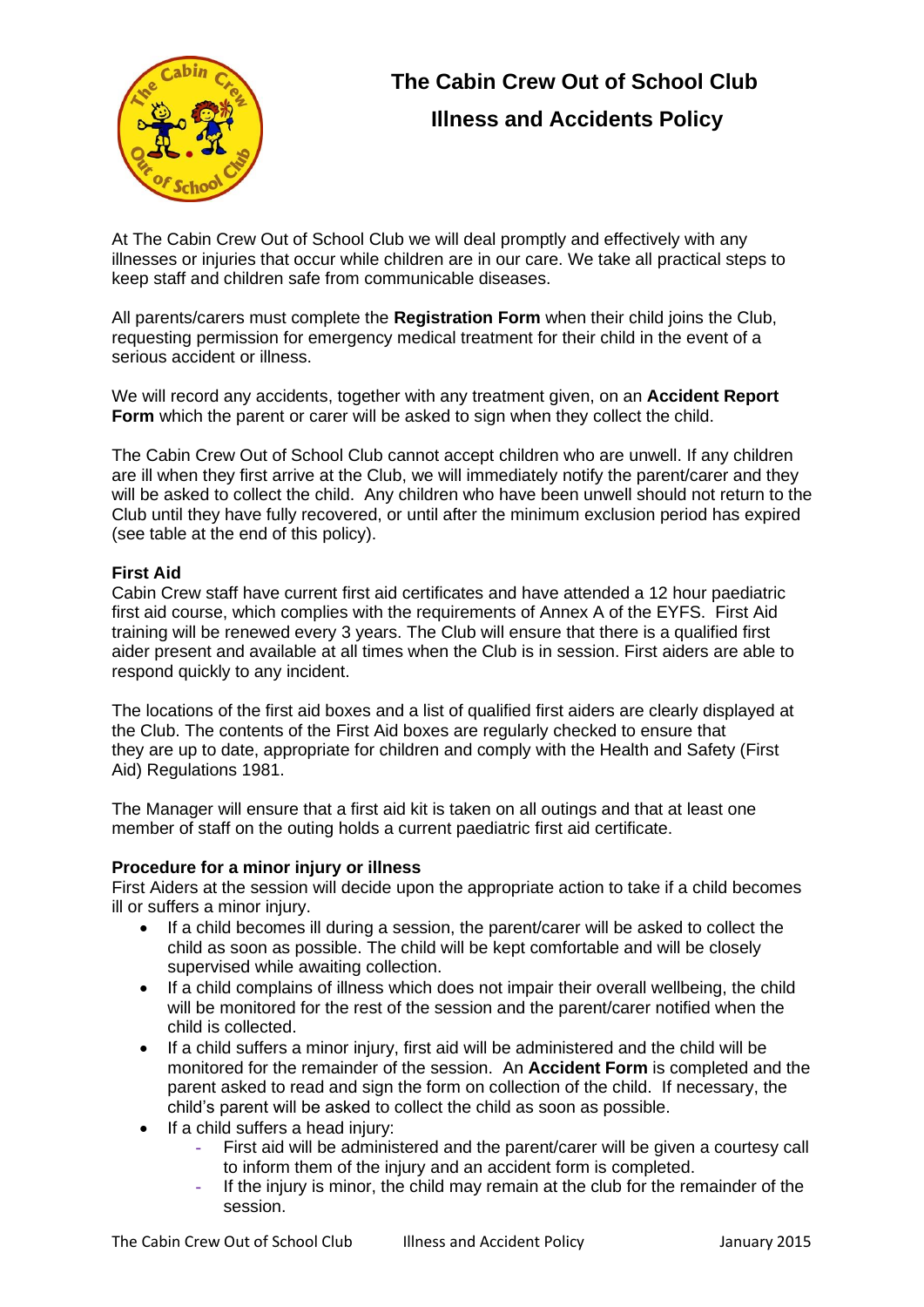- **-** The child will be closely monitored to ensure against a change in wellbeing (sickness, headache, drowsiness etc) and if evident, the parent/carer contacted to collect the child as soon as possible.
- **-** On collection the parent/carer is given a **Head Injury Notification Form**  (attached), and advised to seek medical advice if concerned.

#### **Procedure for a major injury or serious illness**

In the event of a child becoming seriously ill or suffering a major injury, the first aiders will decide whether the child needs to go straight to hospital or whether it is safe to wait for their parent or carer to arrive.

- If the child needs to go straight to hospital, an ambulance will be called and a member of staff will go to the hospital with the child. The staff member will take the child's **Registration Form** with them and will consent to any necessary treatment (as approved by the parents on the **Registration Form**).
- We will contact the child's parents or carers with all urgency, and if they are unavailable we will call the other emergency contacts that we have on file for the child.
- After a major incident the Manager and staff will review the events and consider whether any changes need to be made to the Club's policies or procedures.
- We will notify Ofsted and child protection agencies in the event of any serious accident or injury to a child in our care as soon as reasonably possible and within 14 days at the latest.
- We will notify HSE under RIDDOR in the case of a death or major injury on the premises (eg broken limb, amputation, dislocation, etc. – see the HSE website for a full list of reportable injuries).

#### **Communicable diseases and conditions**

If a case of head lice is found at the Club, the child's parents/carers will be discreetly informed when they collect the child. Other parents will be warned to check their own children for head lice, but care will be taken not to identify the child affected.

If an infectious or communicable disease is detected on the Club's premises, we will inform parents and carers as soon as possible.

If there is an incident of food poisoning affecting two or more children looked after at the Club the Manager will inform Ofsted as soon as possible and within 14 days at the latest.

If there is an outbreak of a notifiable disease at the Club, we will inform the local health protection unit, HSE under RIDDOR (if appropriate), and Ofsted.

#### **Coronavirus - COVID-19**

Following guidance from the HSE, in the event of an accident or injury, club first aiders should try to minimise close contact. If the child is capable, ask them to help e.g. by holding cold packs, wiping own graze, putting on their own plaster. Club staff should use recommended PPE (surgical mask/eye mask if appropriate, disposable gloves, apron) and wash hands thoroughly with soap and water after administering any first aid procedure.

#### **CPR**

Because of the possibility that the victim may have COVID-19, the Resuscitation Council UK offers this advice:

#### **Paediatric advice**

We are aware that paediatric cardiac arrest is unlikely to be caused by a cardiac problem and is more likely to be a respiratory one, making ventilations crucial to the child's chances of survival.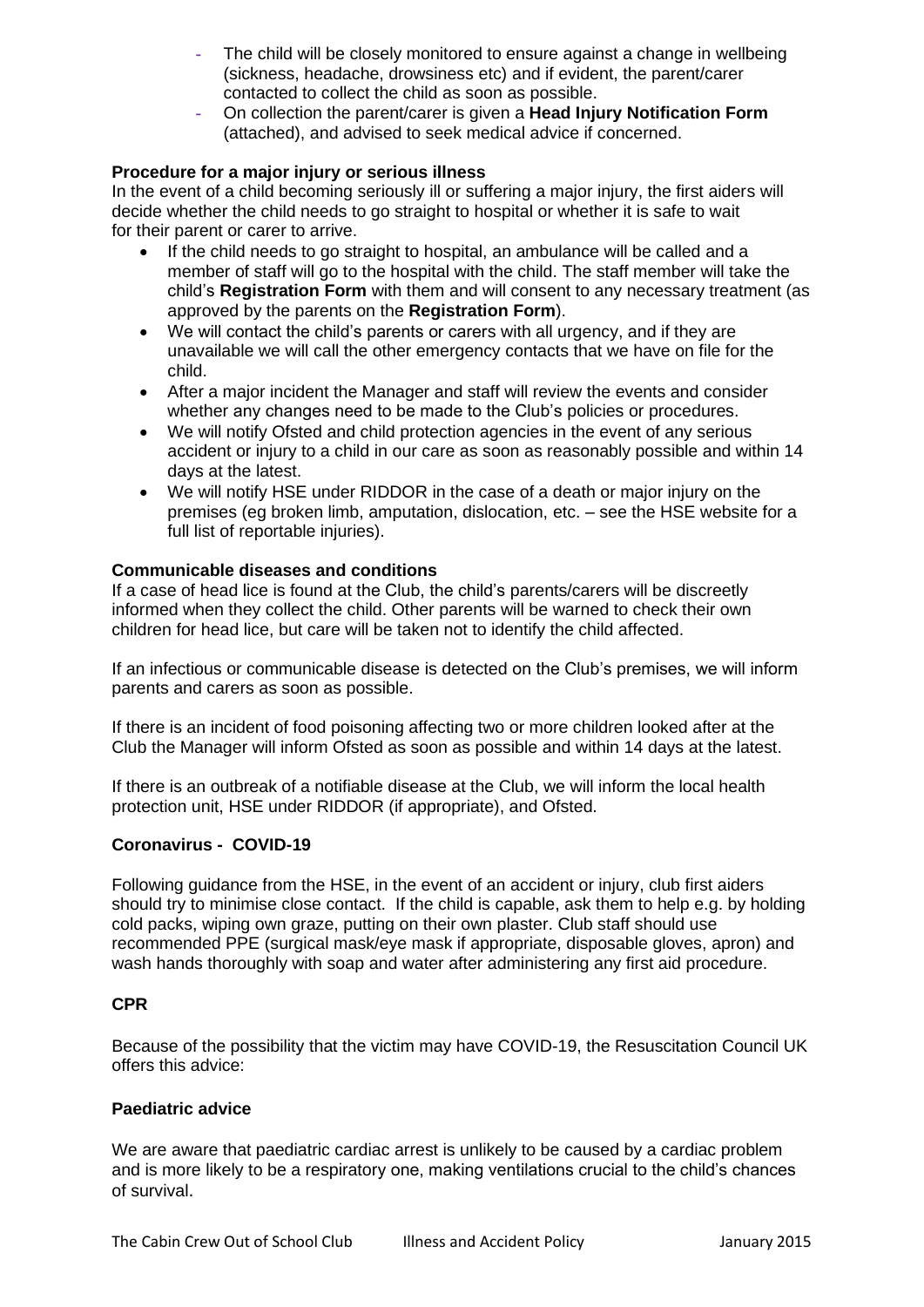It is likely that the child/infant having an out-of-hospital cardiac arrest will be known to you. We accept that doing rescue breaths will increase the risk of transmitting the COVID-19 virus, either to the rescuer or the child/infant. However, this risk is small compared to the risk of taking no action as this will result in certain cardiac arrest and the death of the child.

#### **Preserve life: CPR**

- Call 999, tell the call handler if COVID 19 is suspected,
- To minimise transmission risk, place a cloth/towel over the victims mouth and nose and attempt compression only CPR and early defibrillation until the ambulance arrives.
- Early use of a defibrillator significantly increases the person's chances of survival and does not increase risk of infection.
- If available, use PPE
	- A fluid repellent surgical mask.
	- Disposable gloves
	- Eye protection
	- Apron
- After performing compression-only CPR, first aiders should wash their hands thoroughly with soap and water.

#### **Useful contacts**

**Health Protection Unit:** Thetford Community Healthy Living Centre, Croxton Road,

|                                      | Thetford IP24 1JD <b>@ 0344 225 3546</b> |                          |
|--------------------------------------|------------------------------------------|--------------------------|
| Ofsted: .                            |                                          | <b>雷 0300 123 1231</b>   |
| <b>RIDDOR Incident Contact Unit:</b> |                                          | $\bullet$ 0845 300 99 23 |

| This policy was adopted by The Cabin Crew<br>Out of School Club. | Date: January 15              |
|------------------------------------------------------------------|-------------------------------|
| To be reviewed:<br>Annually                                      | Signed:                       |
| Name of signatory:<br><b>Heather Osborn</b>                      | Role of signatory:<br>Manager |

Written in accordance with the *Statutory Framework for the Early Years Foundation Stage (2017):*

*Safeguarding and Welfare Requirements: Accident or injury [3.50-3.51] and Food and drink [3.49]. Annex A.*

*[www.resus.org.uk/covid-19-resources/covid-19-resources-general](http://www.resus.org.uk/covid-19-resources/covid-19-resources-general-public/resuscitation-council-uk-statement-covid-19)[public/resuscitation-council-uk-statement-covid-19](http://www.resus.org.uk/covid-19-resources/covid-19-resources-general-public/resuscitation-council-uk-statement-covid-19)*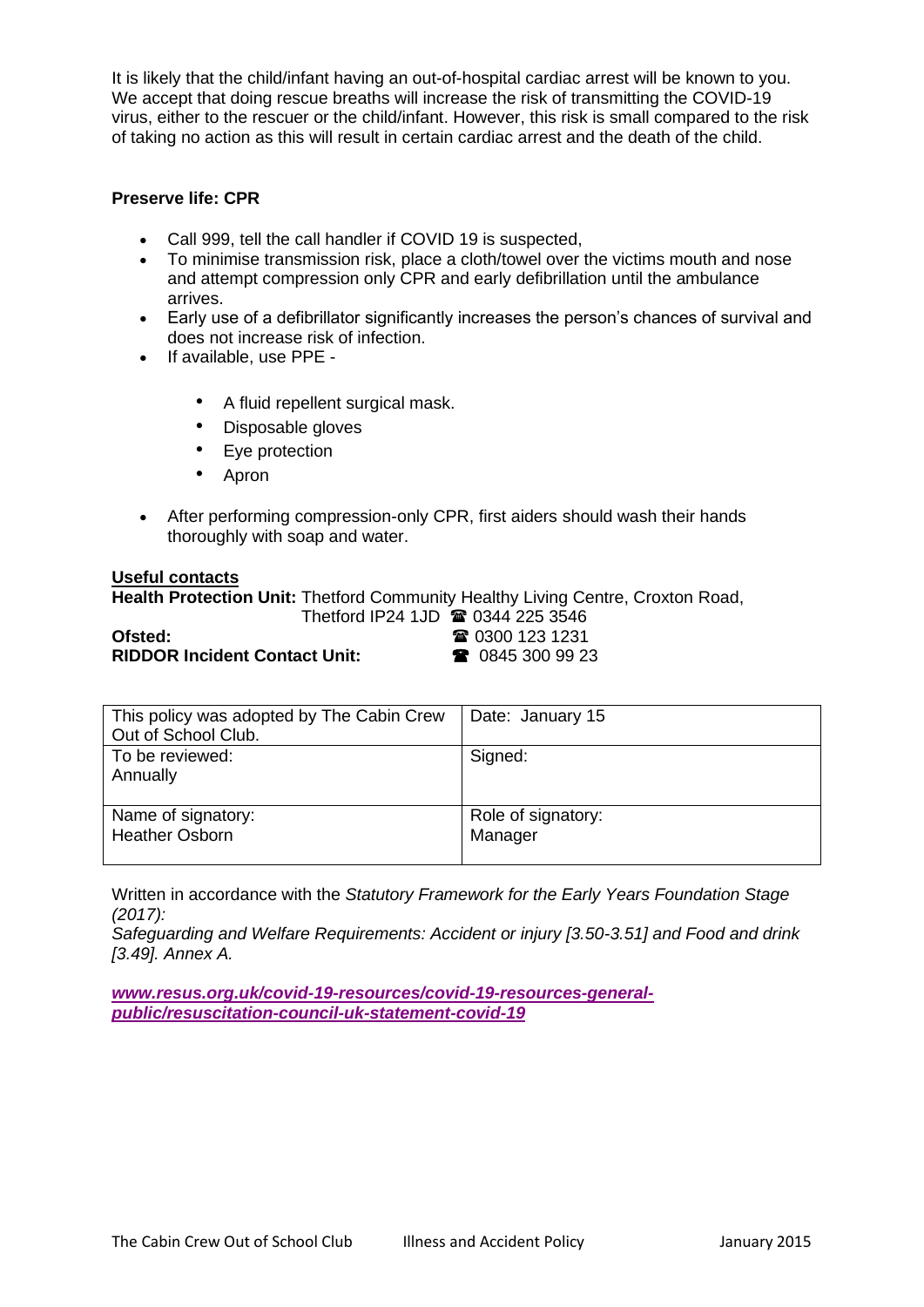## **Minimum exclusion periods for infectious conditions and diseases**

### **Disease/Condition Exclusion period**

| <b>Chicken Pox</b>                                                                     | 5 days from first appearance of rash                          |              |
|----------------------------------------------------------------------------------------|---------------------------------------------------------------|--------------|
| <b>Cold Sores</b>                                                                      | None. Avoid contact with sores                                |              |
| Conjunctivitis                                                                         | 24 hours or until the discharge from eyes has stopped         |              |
| Diphtheria*                                                                            | Until certified well by doctor                                |              |
| Diarrhoea and<br>Vomiting                                                              | 48 hours after symptoms cleared                               |              |
| <b>Glandular Fever</b>                                                                 | Until fully recovered                                         |              |
| Gastro-enteritis,<br>E. Coli, Food<br>Poisoning,<br>Salmonella and<br><b>Dysentery</b> | Until certified well by doctor                                |              |
| Hand, Foot and<br>Mouth disease                                                        | While rash and ulcers are present                             |              |
| Hepatitis A*                                                                           | Until certified well                                          |              |
| Hepatitis B <sup>*</sup> and C <sup>*</sup>                                            | None                                                          |              |
| High temperature                                                                       | 24 hours                                                      |              |
| <b>HIV/AIDS</b>                                                                        | None                                                          |              |
| Impetigo                                                                               | Until the skin has healed                                     |              |
| Influenza                                                                              | Until recovered                                               |              |
| Measles*                                                                               | 5 days from onset of rash                                     |              |
| Meningitis*                                                                            | Until recovered                                               |              |
| Molluscum<br>Contagiosum                                                               | None                                                          |              |
| Mumps*                                                                                 | 5 days from onset of swollen glands                           |              |
| Pediculosis (lice)                                                                     | Until treatment has been given                                |              |
| Pertussis*<br>(Whooping cough)<br>antibiotic                                           | 21 days from the onset or 5 days from commencing<br>Treatment |              |
| Poliomyelitis                                                                          | Until certified well by doctor                                |              |
| Ringworm of scalp                                                                      | Until cured                                                   |              |
| The Cabin Crew Out of School Club                                                      | Illness and Accident Policy                                   | January 2015 |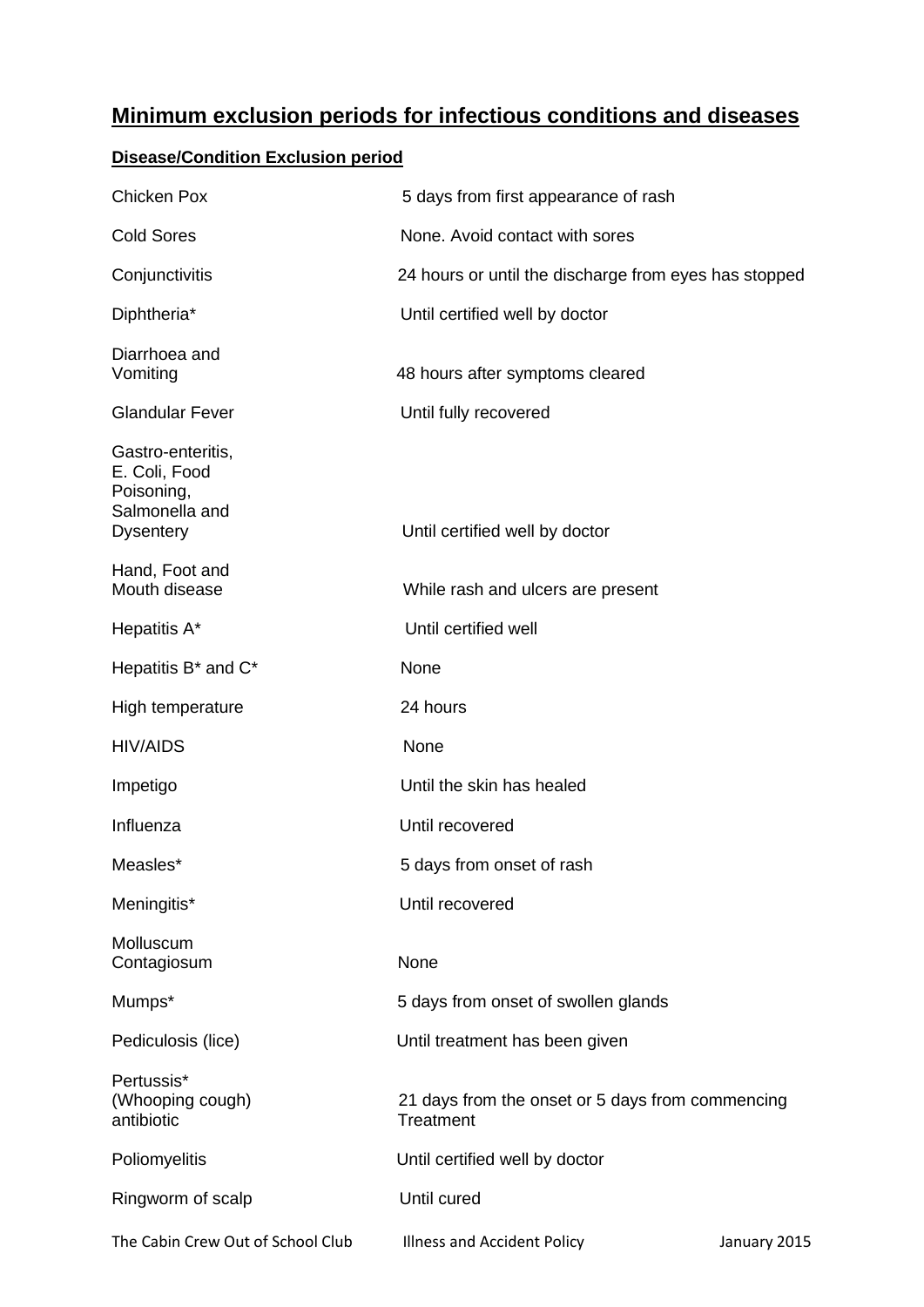| Ringworm of<br>the body                     | Until treatment has been given                   |
|---------------------------------------------|--------------------------------------------------|
| Rubella*<br>(German Measles)                | 5 days from onset of rash                        |
| <b>Scabies</b>                              | Until treatment has been given                   |
| Scarlet fever*                              | 5 days from start of the treatment               |
| Slapped Check,<br><b>Fifth Disease</b>      | None                                             |
| Streptococcal<br>infection of the<br>throat | 3 days from the start of the treatment           |
| Threadworms                                 | None                                             |
| Tonsillitis                                 | None                                             |
| Tuberculosis*                               | Until certified well by doctor                   |
| Typhoid*,<br>Paratyphoid*                   | Until certified well by doctor                   |
| Warts<br>(including Verruca)                | None. Verruca sufferers should keep feet covered |

### **\* Denotes a notifiable disease.**

If in any doubt contact local health services for further information.